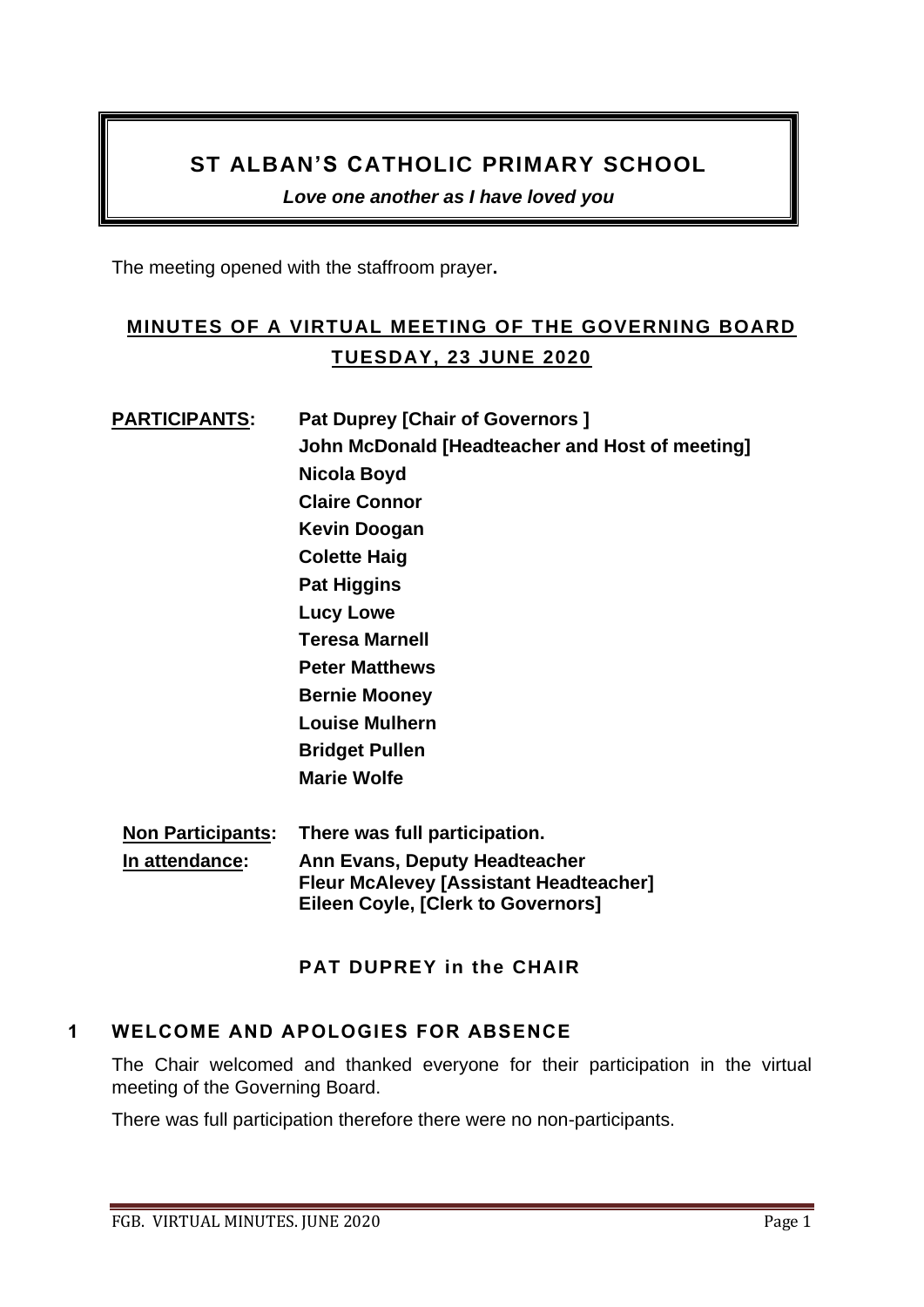## **2 DECLARATIONS OF INTEREST**

The Governors confirmed that there were no changes to their Declarations of Interest completed and signed previously

Having reviewed the agenda, the Governors confirmed individually that they had no personal, pecuniary, contractual or prejudicial interest in any item on the agenda for this evening's meeting.

## **3 MEMBERSHIP OF THE GOVERNING BOARD**

A schedule of membership of the Governing Board, showing category and date of expiry of term of office, had been sent electronically in advance to the Governors for information.

**RESOLVED: To note that** -

- **i. John McDonald, is a automatically an ex-officio member of the Governing Board by reason of his position as Headteacher of the school;**
- **ii. the terms of office of three Foundation Governors, Pat Duprey, Louise Mulhern and Lucy Lowe, expire on 31 August 2020;**
- **iii. Pat Duprey and Louise Mulhern do not wish to continue for a further term, in consultation with the Diocese, they would step down on a date that was convenient to the Governing Board;**
- **iv. Colette Haig's term ends on 31 August 2020, thank for her term as staff Governor and her contribution to the work of the Governing Board;**
- **v. the Headteacher intends to seek nominations for staff Governor from amongst the whole school staff.**

## **4 MINUTES OF THE MEETING OF THE GOVERNING BOARD ON 10 MARCH 2020, AND MATTERS ARISING**.

**RESOLVED: To confirm that the minutes of the meeting of the Governing Board on 10 March 2020, are a true and accurate record of the meeting.** 

There were no matters arising.

## **5 MINUTES OF THE VIRTUAL MEETING OF THE GOVERNING BOARD ON 28 MAY 2020, AND MATTERS ARISING**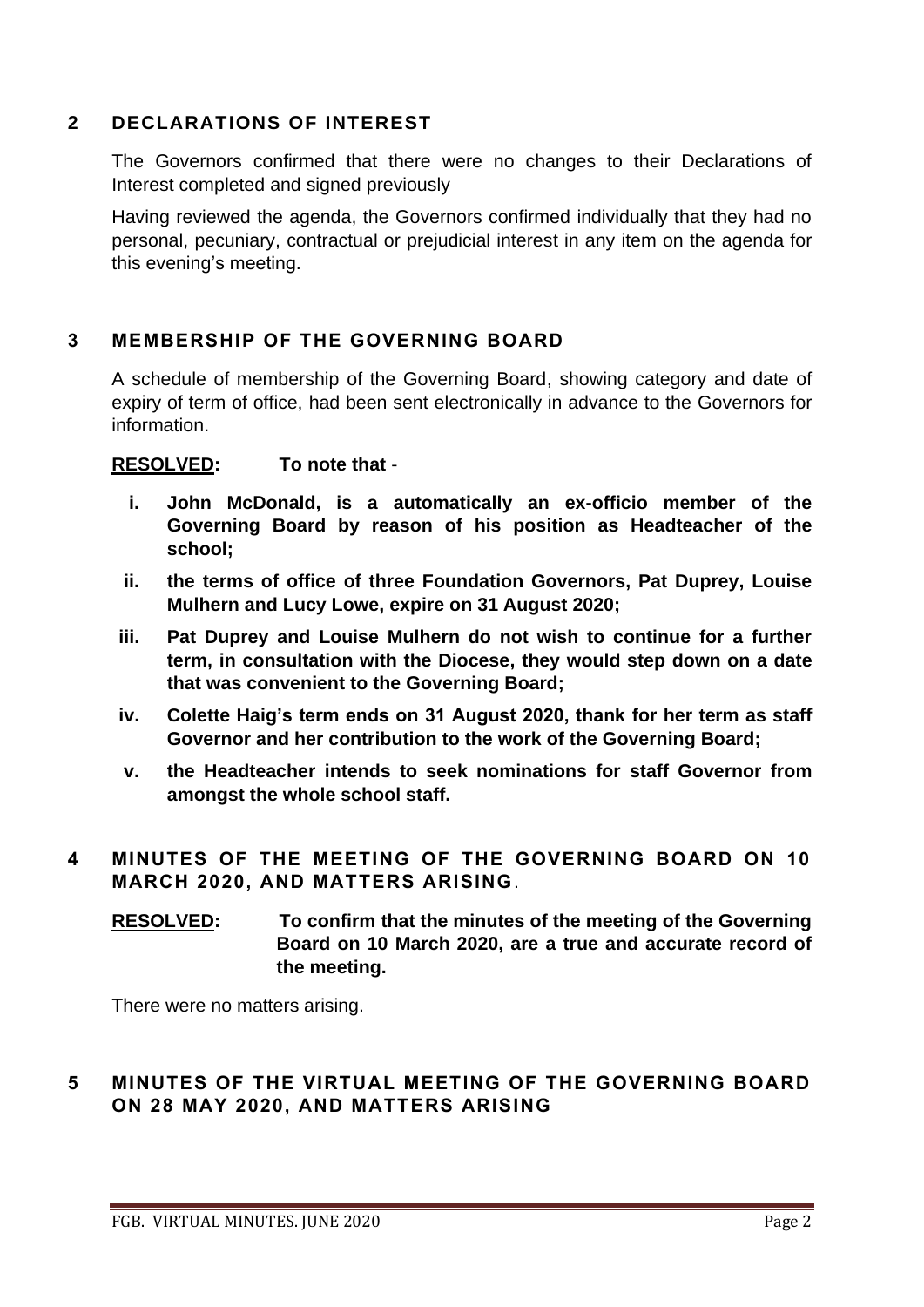## **RESOLVED: To confirm that the minutes of the virtual meeting of the Governing Board on 28 May 2020, are a true and accurate record of the meeting.**

There were no matters arising.

#### **6 MINUTES OF MEETINGS OF GOVERNORS' COMMITTEES**

#### **RESOLVED: To note –**

- **i. the minutes of the virtual meeting of the Curriculum [Standards] Committee on 11 June 2020;**
- **ii. the minutes of the virtual meeting of the joint Personnel & Pay and the Finance Committees on 16 June 2020.**

#### **7 HEADTEACHER'S COVID-19 REPORT TO GOVERNORS**

The Headteacher's Covid-19 Report to Governors had been circulated electronically to the Governors in advance of the meeting.

The report, which captured all the statutory information required in a precise, logical, format, covered the period 20 April 2020, when the Headteacher had taken up the post, to 23 June 2020, contained information on the following key points -

- ➢ Overall daily attendance, broken down between vulnerable and key workers' children; children with an education, health care plan [EHCP], children with a social worker, and other children. Total number of children: 99
- ➢ Vulnerable children when the school is open, children with a social worker, with an EHCP and are otherwise vulnerable;
- $\triangleright$  The provision of free school meals to vulnerable families.
- $\triangleright$  The provision and delivery of hampers by the staff to vulnerable families
- ➢ Policies, procedures and guidance affected by Covid-19.
- ➢ Investment in an on-line reporting system, CPOMS, and staff training arranged for 26 June.
- $\triangleright$  Staffing update and welfare points.

Other welfare points brought to the attention included reference to two MARAC meetings; and fortnightly meetings with a link social worker to share information and support families who are finding lockdown especially difficult when school has been a protective factor.

Key actions for decision included –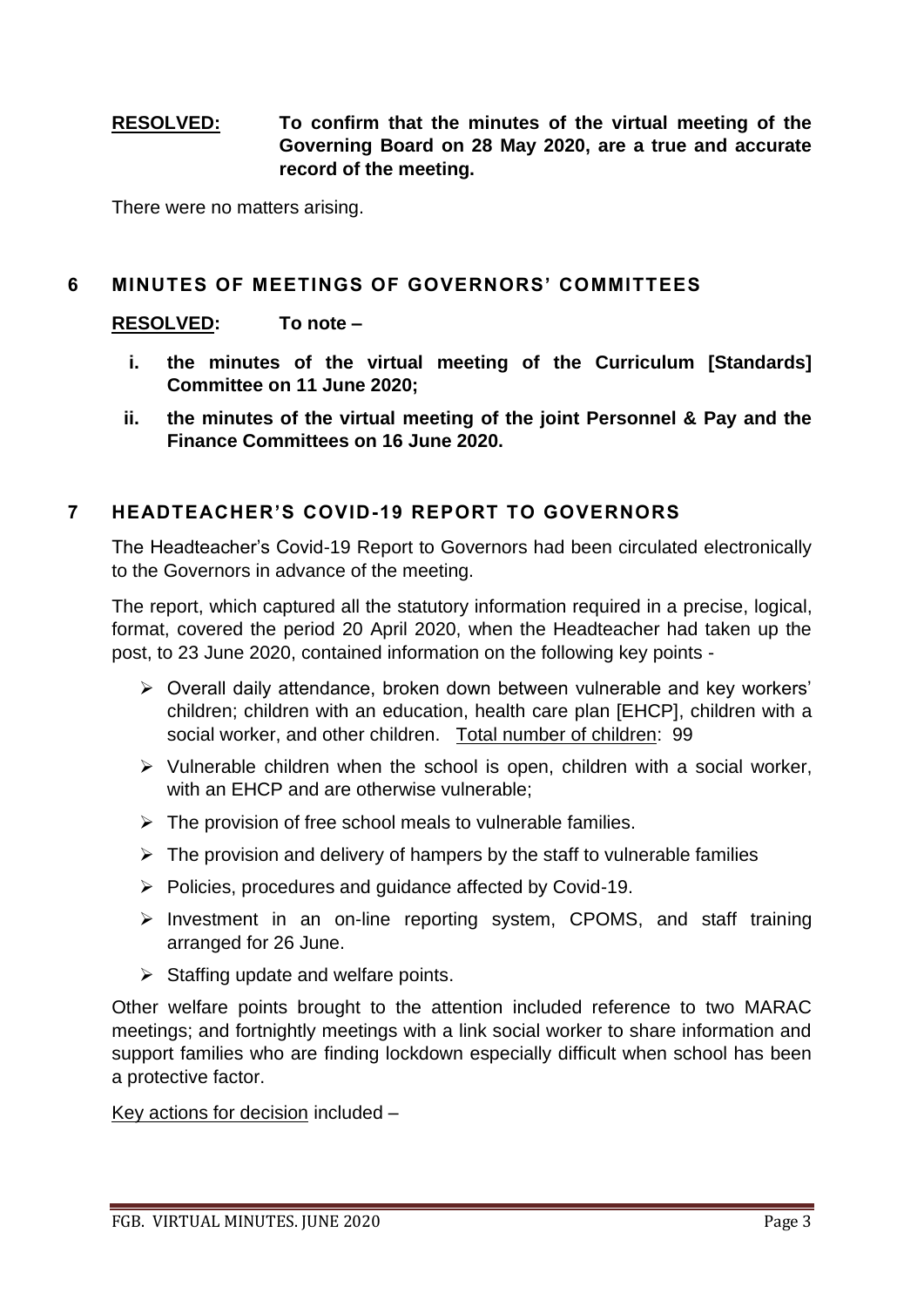- ➢ Arranging a meeting to conclude the consultation and to seek final approval of the new policy on Relationships, Sex and Health Education [RSE] by July 2020;
- ➢ Creating a steering group to look at restructuring Governors' committees, with terms of reference, for implementation from September 2020;
- $\triangleright$  Reviewing the financial implications of the lower number of pupils joining the school in September, and consider the need to restructure the school staffing in the Autumn;
- ➢ Setting a timeline and process for the recruitment of a Deputy Headteacher.

Preparations for phased return to school:

 $\triangleright$  Staffing levels – the expected numbers of staff from 1 June

Other activities the governors should be aware of:

- ➢ Consideration of the DfE's recommendation to try and get all the children it can back to school by the end of the academic year;
- $\triangleright$  The need to offer year 1 pupils a limited offer, or a part-time/rota timetable, due to having insufficient staff to accommodate all the groups.
- $\triangleright$  Discussions with the SLT to prioritise year 1 children, ie limit the offer for year 6 children.
- $\triangleright$  The fitting of sonic door closers on stairwells to a higher specification than the DfE's requirements and advice.

The Headteacher invited comments and questions.

A governor commented: **It sounds reasonable to me and I agree with it**. He asked, **'Is there any possibility that the secondary schools take year 6 early?'**

The Headteacher replied that year 6 children going to their secondary schools for the last two weeks of term would be an ideal solution, but the secondary schools are in a similar situation to the primaries in that they, too, have capacity issues. Whilst he was aware that the secondary headteachers were not able to support the approach, they were trying to put some arrangements in place, the detail of which had not yet been shared.

The Chair commented that as long as the parents are aware of the rationale, they would be quite understanding about the situation.

The Headteacher stated that he would share the letter he proposed to send to the parents with Governors, and would appreciate any feedback.

In response to a comment that parents are asking for information on events planned for the end of the year, the Deputy Headteacher advised that ideas considered include organising an on-line leavers' assembly and having a virtual 'get together' with a quiz. All Year 6 will be given a hoodie – the home/school association has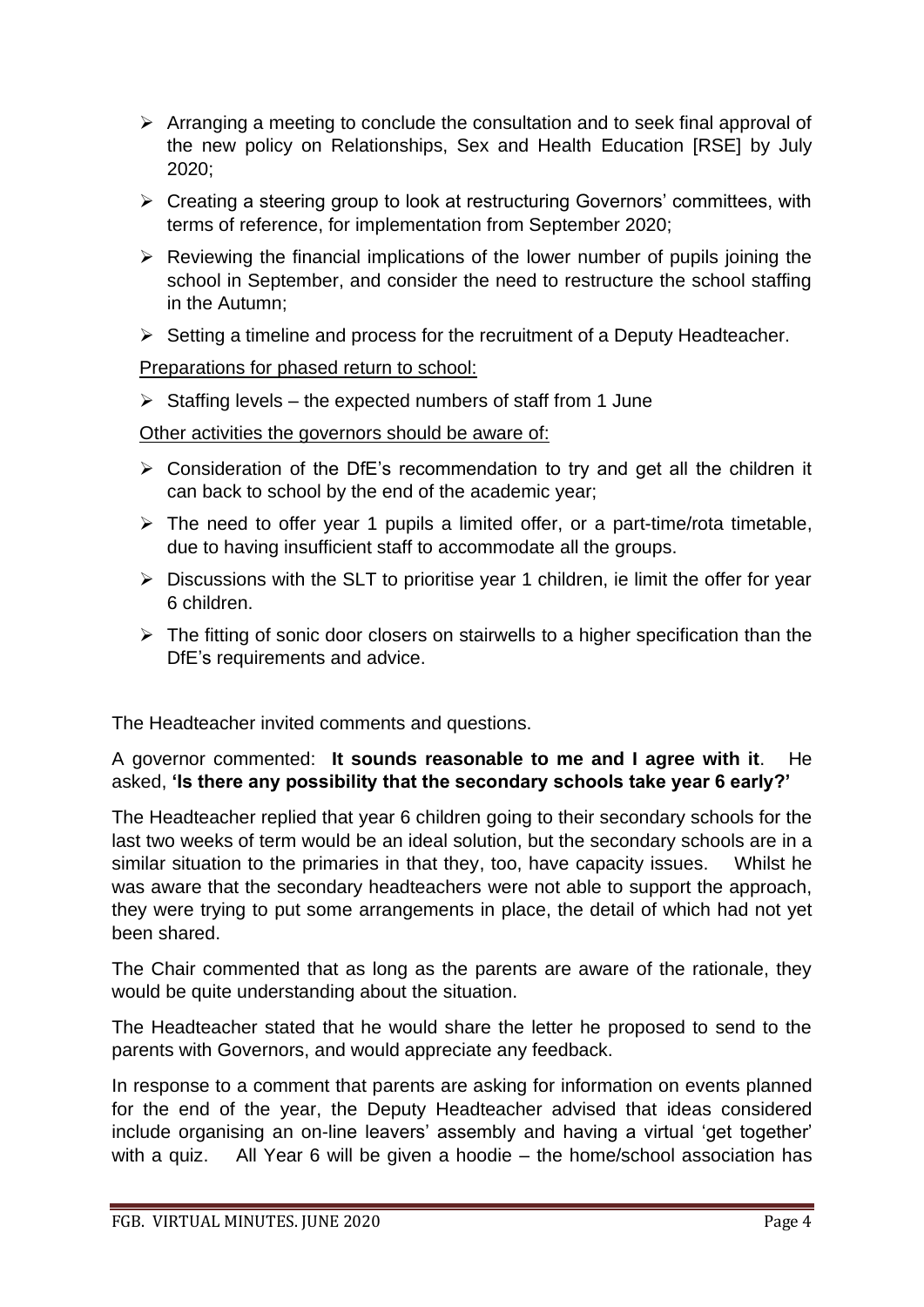agreed to fund those that cannot afford to pay – and they will each be given an autograph books for the staff to sign.

Suggestions made at the meeting included a reunion, say in October; or having a day in the Autumn term when this year's 6 pupils can met at the Parish centre, for example, have a celebration and see friends they may no longer be seeing. Catholic secondary schools may be interested in taking year 5's for the day in exchange.

During discussion on the increased take-up of free school meals, the Deputy Headteacher acknowledged the generosity of the staff who had provided and delivered hampers to vulnerable families.

Ollie had been particularly pro-active and during a debate on the Government's decision to continue the voucher scheme during the summer break, the Wallasey MP, Angela Eagle, had written down the feedback received from Ollie, after schools had been asked to send a response to the Local Authority.

The Headteacher expanded further on his report as follows:

- $\triangleright$  There are some concerns around shielding, especially as it impacts on year 6 and year 1, but some staff members who have been shielding will return to school shortly.
- ➢ Some updates on the risk assessments have been received.
- ➢ The DfE had advised schools not to use wedges on fire doors. Censors have been purchased and fitted, at a cost of about £50 each, which ensure that the fire doors close automatically if the fire alarm sounds.
- $\triangleright$  A work stream has been set up with the staff.
- ➢ Headteacher colleagues are working together on developing a recovery curriculum.
- $\triangleright$  The Headteacher is part of a working group looking at different scenarios, including health and well being.

Finally, referring to the action point about restructuring Governors' committees, the Headteacher explained that, working with the Clerk, a Committee structure had been devised that was fit for purpose, based on best practice, with good terms of reference, and a proposed implementation date of September 2020.

The Headteacher would appreciate Governors' opinions and contribution to the discussion. An on-line meeting would be organised to enable this, to which all the Governors would be invited.

## **AGREED: To hold an on-line meeting to consider a new Governors' Committee structure on Monday, 6 July at 6 pm.**

No further comments or feedback on the Headteacher's report were received from the Governing Board.

## **RESOLVED: To thank the Headteacher for the Covid-19 report which was succinct, relevant and informative.**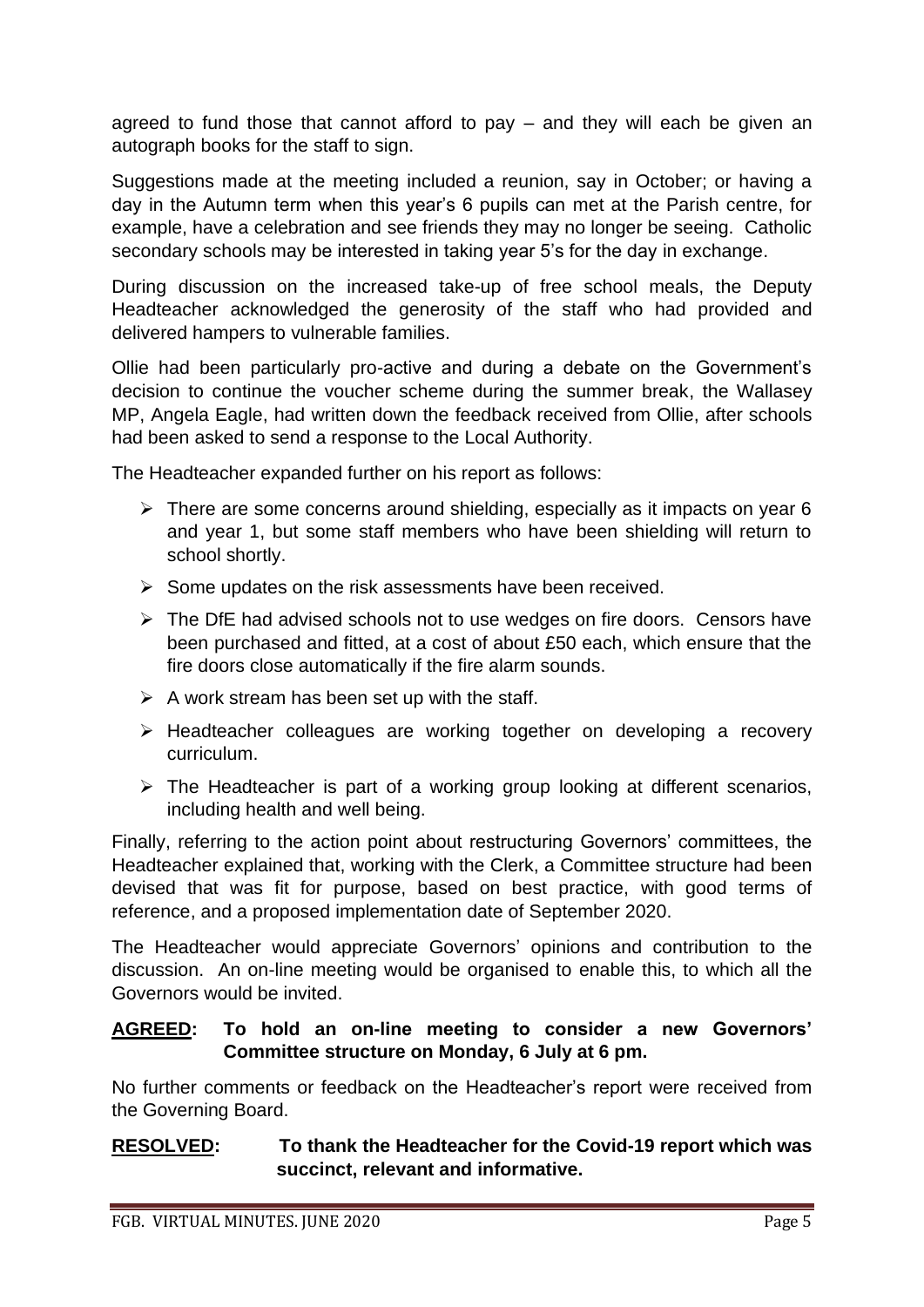## **8 DELEGATED BUDGET: BUDGET SETTING**

At its meeting on 11 June 2020, the joint Personnel & Pay and the Finance Committees had set a budget for 2020/21, with a predicted a **credit** balance of £137,763 by the end of the financial year in March 2021.

Whilst the lower intake of pupils in September would have a negative impact on the budget allocation going forward, a cautious approach had been taken to constructing the budget due to uncertainty about the continuation of certain income streams. It was expected that more reliable information would be available at the period 6 review in the Autumn. Meanwhile, based on the information available to date, substantial **deficits** had been predicted for each of the three financial years to 2023/24.

## **RESOLVED: To approve the budget for 2020/21, for signature by the Chair of Governors and submission to the Local Authority by 30 June 2020.**

## **9 CHAIR'S ACTION**

On taking up his post, straight away the Headteacher had highlighted a breach of security which, potentially, could create a serious safeguarding issue. He had realised out that once a person gained entry, there was no barrier therefore a person had immediate access to the whole school building, including the classrooms and other areas used by the pupils.

The Headteacher had taken prompt action and arranged for a hatch to be in installed. The Chair of Governors had approved the action.

## **RESOLVED: To commend the Headteacher on taking prompt action to prevent a potential breach of security and safeguarding issue.**

## **10 CORRESPONDENCE RECEIVED BY THE CHAIR**

The Director of Children's Services, Paul Boyce, had written to Chairs of Governors to acknowledge the hard work of school staff and the Governors during this difficult time. He had written that he recognised the support received from everyone in the school and expressed his thanks.

## **11 HEADTEACHER'S WORKLOAD AND WELLBEING**

The Headteacher stated that he had no concerns about his workload and wellbeing, adding that he was fortunate to have a high level of support from a great team,